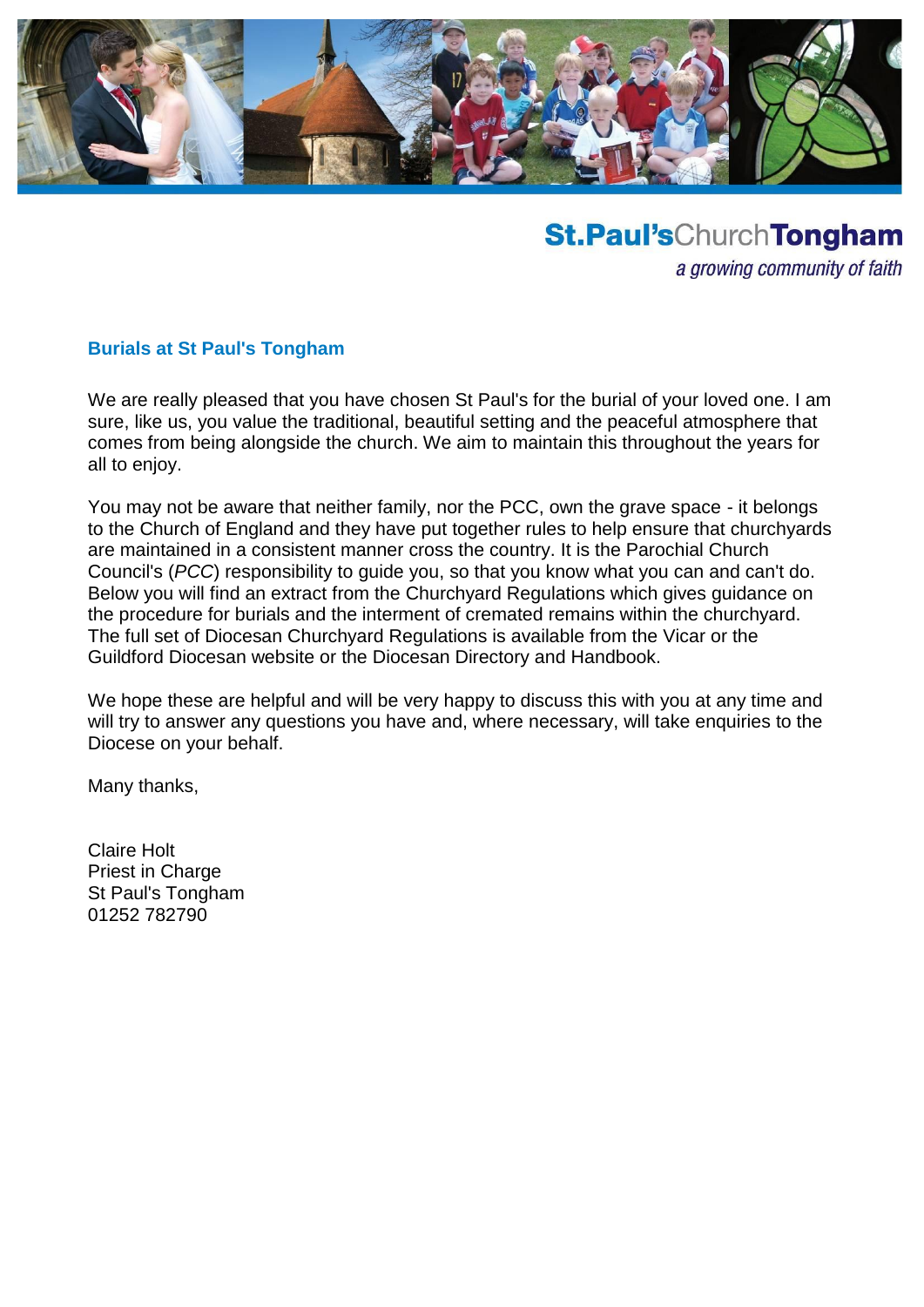a growing community of faith

## **St Paul's Tongham Churchyard Regulations**

(Based on extract from Churchyard Regulations (2005) as included in Guildford Diocesan directory 2012-2013)

## **Burials**

Parishioners (*including all those on the Church Electoral Roll*), and others who die in the parish, have a right to burial in the churchyard if there is still space available (fees involved may be found on Diocesan website or from vicar). Permission for the burial of other persons may be granted by the Vicar, according to guidance drawn up in consultation with the PCC. The Vicar will decide where a burial will take place but will endeavour to respect the family's wishes.

At St Paul's we do not have sufficient spaces left to allow for reservations for all in the parish. However, we recognise that the high water table means that couples may not have a double depth plot. Therefore, the PCC have recently taken the decision that they will support the reservation of a plot for a spouse, immediately following a burial, to ensure that they can be buried next to each other at a future date. There is a special procedure if you wish to reserve a particular grave space by obtaining a faculty (a bit like planning permission) and the Vicar can advise you on applying for this or you can contact The Bishop of Guildford's registry on 0207 222 5381.

#### **Memorial Headstones**

Headstones may be added to a plot after 12 months, once the soil has settled, but before they are commissioned the Vicar is required to approve all designs using form CR1 (from the stonemason, the Vicar or Diocesan website), further fees are required. The Vicar is able to approve any designs which fit within the Diocesan guidelines below. If you want anything outside these it needs to be referred to the church authorities via the faculty process. The Vicar will advise you if this is necessary and can explain the process to you in more detail and provide the forms if this is something you would like to consider.

Guidelines:

- the headstone needs to be of a stone that will blend well with the rest of the headstones and that will weather naturally (it may not be coloured, polished, reflective or artificial)
- the headstone may be rectangular or in the shape of a cross with maximum dimensions 1200mm high x 900mm wide x 150mm thick, a cross may be a maximum of 1500mm high and the base needs to be as wide as the cross to ensure stability
- all headstones must be securely fitted to the ground (if they become unstable we will lay them down for safety reasons and try to contact you - so it is helpful to ensure we have an up to date contact number for the family)
- the diocese states no kerbs, railings or stones
- they also don't allow memorials in the shape of a statue or bird bath
- they don't allow you to include any image of the deceased including photographs or coloured drawings on the headstone
- the inscription needs to be checked with the Vicar and can include name, dates, family (e.g. husband/father/grandfather). It can also include a short, appropriate quotation or epitaph. Lettering needs to be incised and may be leaded or painted black/white (though this will need to be repainted from time to time)